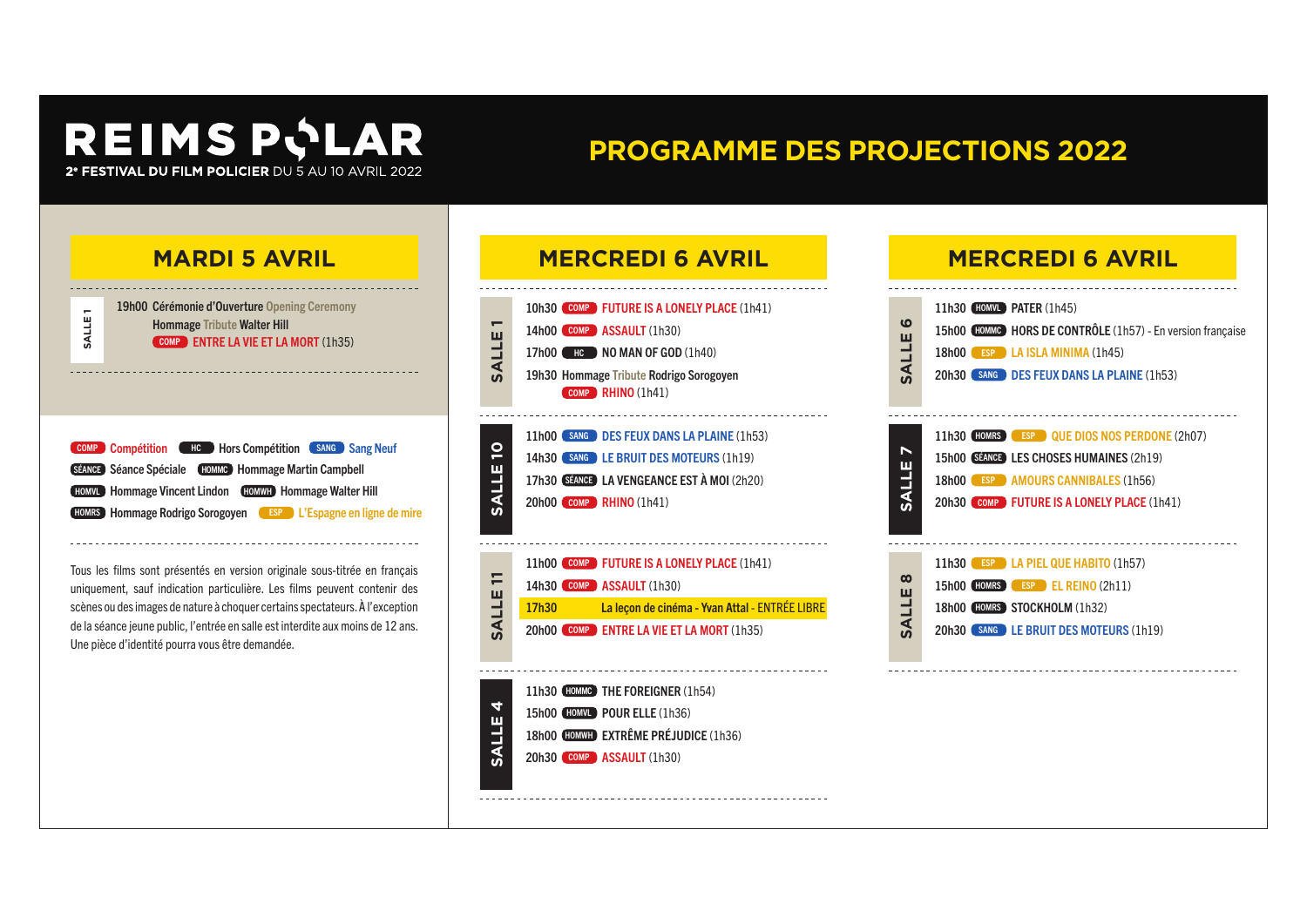### **PROGRAMME DES PROJECTIONS 2022**

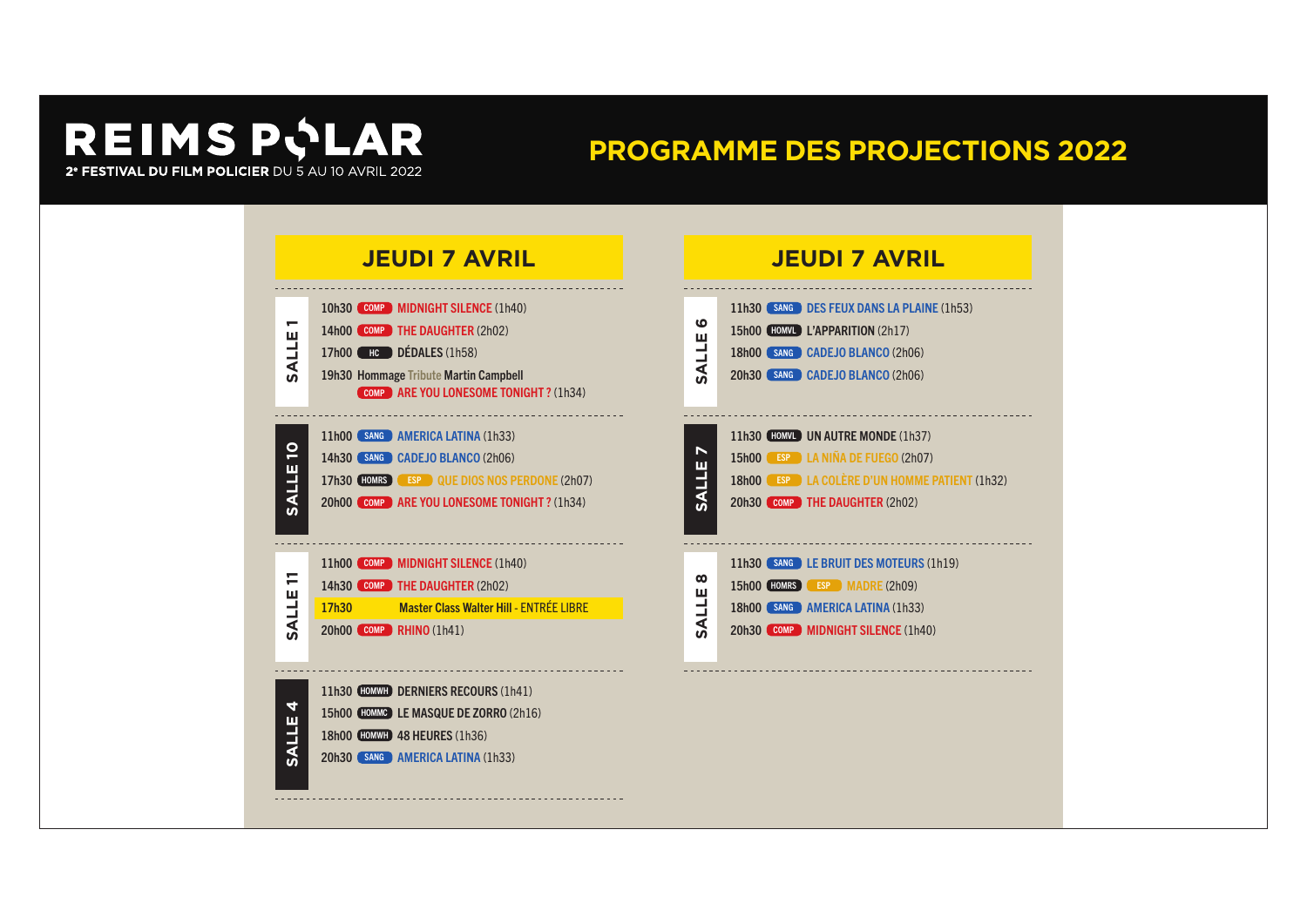### **PROGRAMME DES PROJECTIONS 2022**